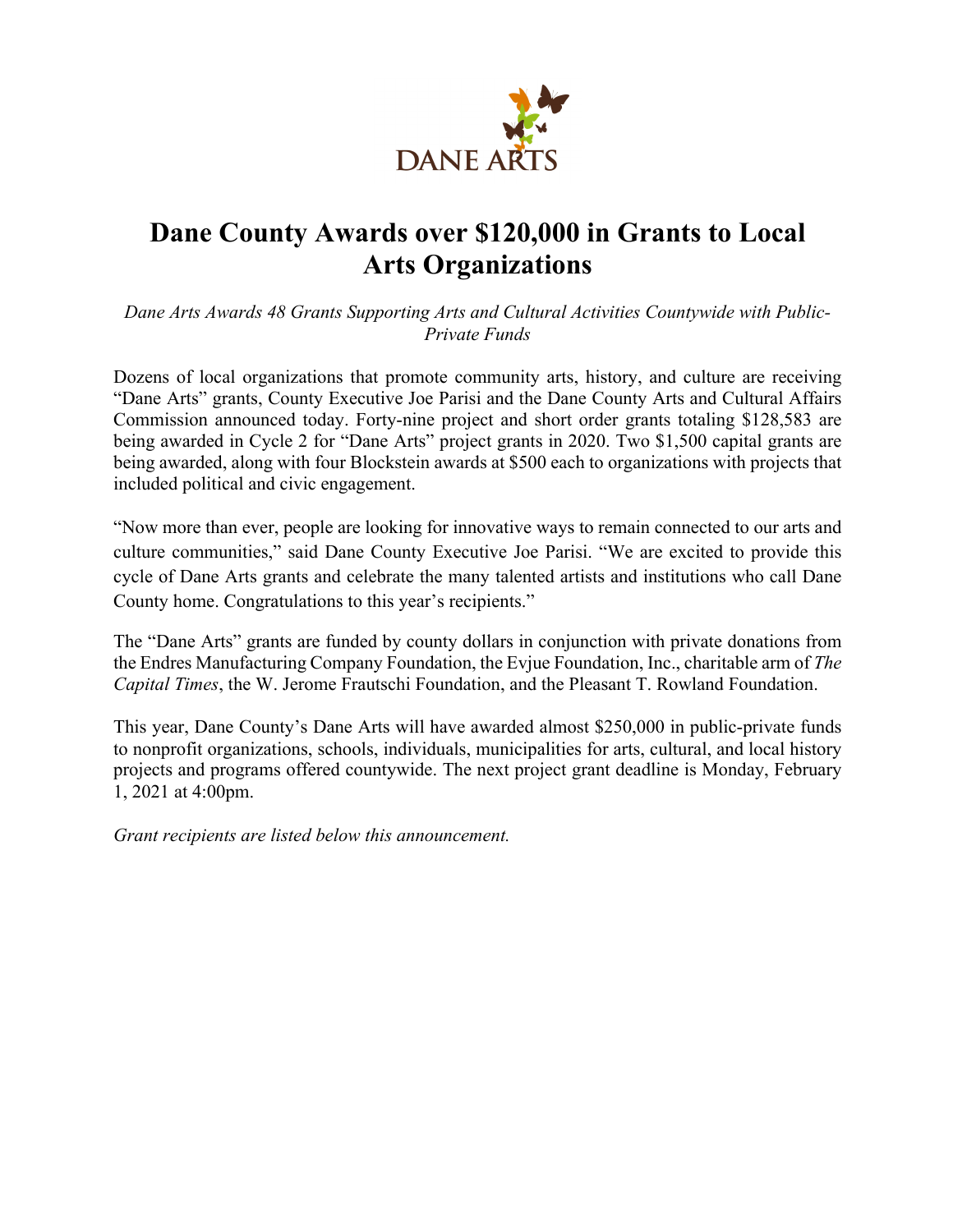

### **2020 Cycle 2 Project Grants**

#### **Multidisciplinary Arts/Culture**

Africasong Communications, Inc. – *2021 State of Wisconsin Tribute & Ceremony to Dr. Martin Luther King, Jr.* **Award: \$1,110**

The 41st Annual State of Wisconsin Tribute & Ceremony honoring Dr. Martin Luther King, Jr. is a multi-disciplinary and multi-ethnic arts and cultural showcase that celebrates Dr. King's legacy and inspires hope using music, dance and spoken word.

UW Madison Arts on Campus – *Big Streams, Little Folks* **Award: \$ 3,500** 

Held virtually, Big Streams, Little Folks is part of the Wisconsin Film Festival (April 8, 2021 - April 15, 2021), curated specifically to educate and inspire elementary school children through film arts. The program encourages creativity, builds bridges between communities, and introduces youth to the art of the cinema when theaters are shuttered.

Opera for the Young – *Family Opera Day featuring "Hansel and Gretel"* **Award: \$1,400**

Opera for the Young presents its 11th annual Family Opera Day at the Overture Center for the Arts in June 2021. A free performance of "Hansel and Gretel" will be complemented by area partners with workshops in theater and design (Madison Children's Museum), movement and mindfulness (little om BIG OM), and music (Madison Youth Choirs).

Wisconsin Union Theater – *Black Arts Matter Festival* **Award: \$3,406** 

In November 2020, the Wisconsin Union Theater and award-winning artist Shasparay Lighteard will co-produce the second Black Arts Matter Festival. The Festival is an interdisciplinary arts festival celebrating and promoting Black art, and it consists of performances, discussions, and educational programs.

TNW Ensemble Theater, Inc. – *Stop Time: Sharing the Ensemble Theater Process with Older Adults* **Award: \$2,040**

*Stop Time*, a collaboration between TAPIT/new works and St. Mary's Care Center, a nursing home, links the worlds of ensemble theater and memory care to promote creative engagement and social connection in a post COVID-19 world. Artists guide residents and staff through theater games and share this work with audiences.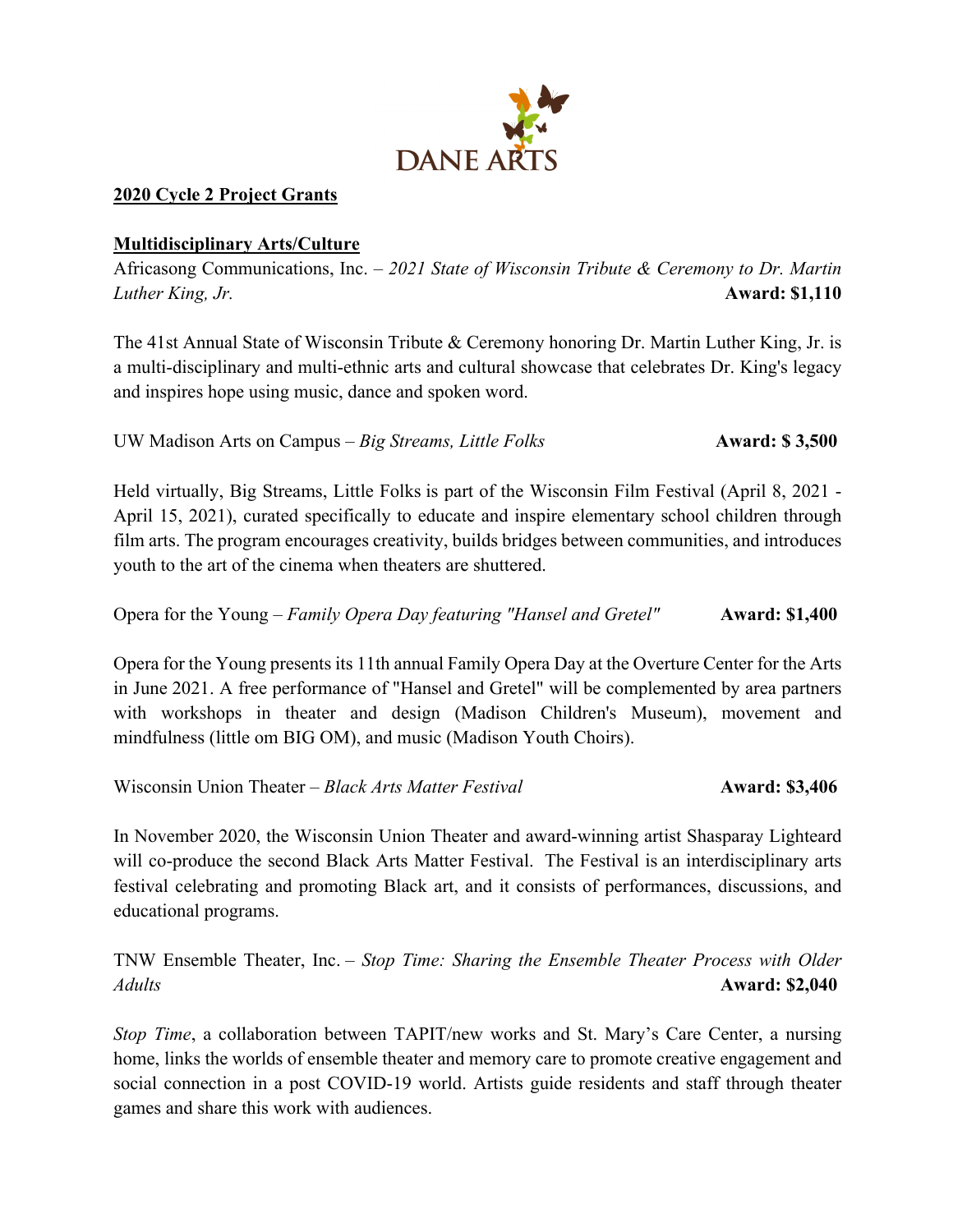

Emily Morrison Weeks – *A Dash of Mystery Podcast* **Award: \$3,050** A Dash of Mystery, a false crime comedy podcast, is an original scripted anthology.

## **Music**

Wisconsin Youth Symphony Orchestras, Inc**.** – *WYSO's Adaptive Fall Program of Chamber Orchestras and Recorded Concerts* **Award: \$3,675** 

For WYSO's first Orchestra Program-in-Residence at McFarland PAC, WYSO has divided 5 full orchestras into 19 Chamber and String Orchestras, who will rehearse in-person and perform in front of professional videographers in an empty 800 seat auditorium. The recorded concerts will be broadcast Dec. 13-17 during *WYSO's 5 Nights of Extraordinary Concerts*.

Madison Music Collective – *InDIGenous JAZZ Series Spring 2021 Concert Series: Original Music from Local Artists* **Award: \$ 3,602**

The InDIGenous Jazz Series presents new music composed by local musicians in a wide variety of jazz styles. Concerts feature two hour-long sets and a Q&A session for audience members to pose questions to the performers. Entering its 7th year, the series has been enthusiastically received and remains immensely popular.

Madison Youth Choirs *– Madison Youth Choirs' Spring 2021 Concert Series, "Give Light"* **Award: \$ 3,675**

From January through May 2021, the 350 young singers engaged in Madison Youth Choirs' "Give Light" project will explore the way musical expression throughout history has allowed composers to amplify suppressed voices, illuminate complex issues surrounding oppression and revolution, and provide comfort and hope in times of struggle.

Willy Street Chamber Players – *PROJECT 2020 REVISION* **Award: \$ 3,100** 

This fall, the Willy Street Chamber Players will present PROJECT 2020 REVISION which will include both a virtual BEYOND THE SCREEN concert with interactive elements and 32 in-person 1NTERLUDE "micro-performances" designed to cultivate meaningful artistic experiences during the time of the pandemic.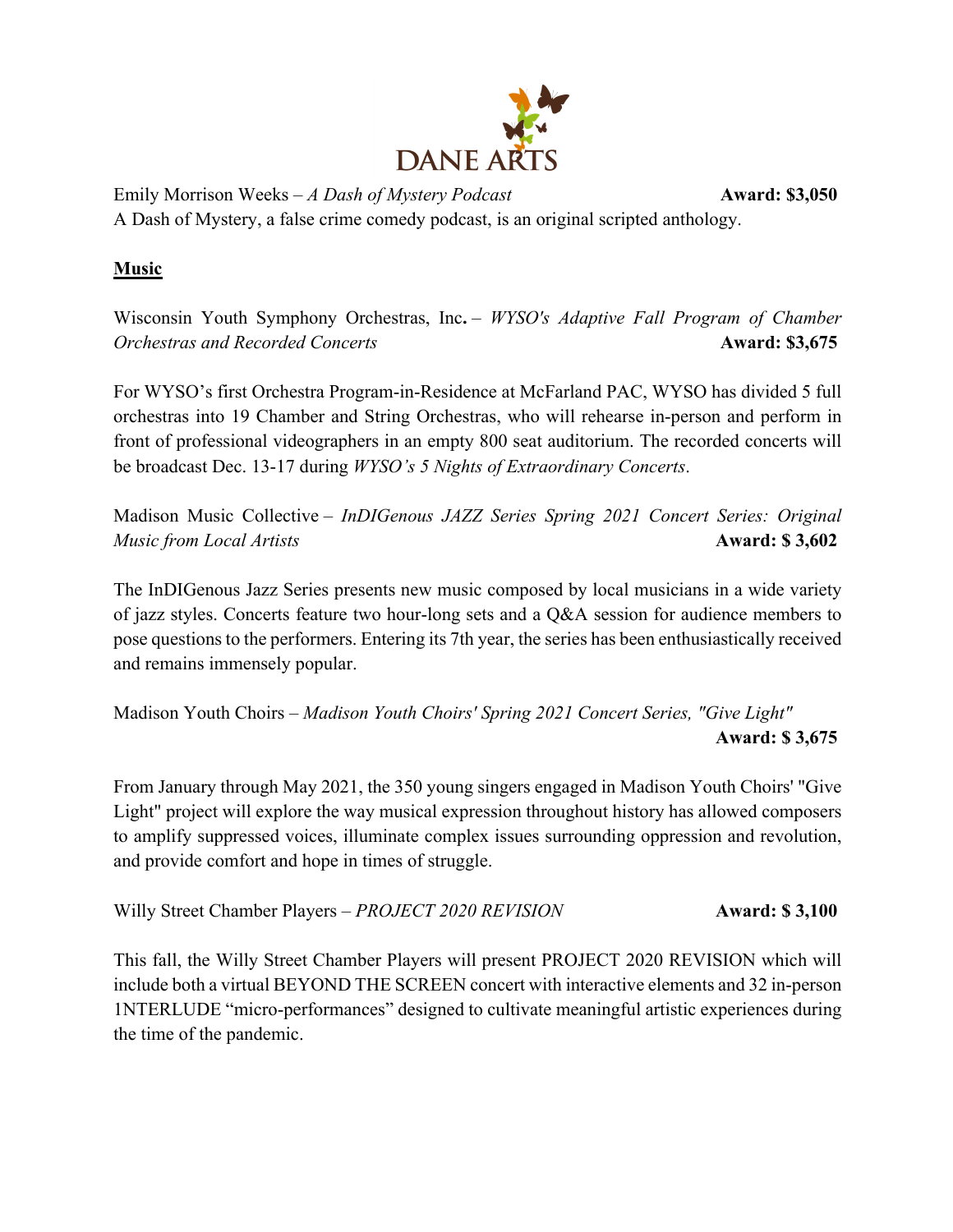

Madison Youth Choirs – *Madison Youth Choirs' December 2021 Concert Series*

#### **Award: \$3,640**

From September through December 2021, the 350 young singers engaged in Madison Youth Choirs' inaugural season at the new Madison Youth Arts Center will explore a diverse range of classical and contemporary repertoire and have the opportunity to learn from talented fellow musical artists who will call the center home, including Black Star Drum Line and Drum Power.

# UW Community Arts Collaboratory – *Drum Power Equitable Access and Affirmation Through Language* **Award: \$3,675**

Drum Power video lessons will be translated into Wolof, Spanish, and other languages reflective of the cultural backgrounds of participants or the traditions themselves.

Madison Opera, Inc. – *Youth Engagement Programs 2020-2021* **Award: \$3,675**

Madison Opera offers a range of Youth Engagement Programs, all designed to share the magic of professional opera with students from across Dane County, helping to bridge the gap left by dwindling arts exposure and education in our schools.

Madison Choral Project – *Madison Choral Project's February 2021 Concert: "Privilege/Images, Shadows, and Dreams"* **Award: \$2,814 Award: \$2,814 Award: \$2,814** 

The Madison Choral Project, Wisconsin's first fully professional choir, will present two timely musical works that wrestle with complex social justice issues embedded in modern American life, "Privilege," by Ted Hearne and "Images, Shadows, and Dreams" by David Baker. The works will be presented in a final concert on Friday, February 5 at First Congregational Church in Madison, as well as recorded and streamed for a wide online audience.

Madison Choral Project *– Madison Choral Project's 2021 Spring Concert Series, "Hope Eats You Alive"* **Award: \$3,115**

In May 2021, Madison Choral Project, Wisconsin's first fully professional choir will present "Hope Eats You Alive," a thought-provoking concert series pairing inspiring classical and contemporary vocal music, including a world premiere by Madison composer Scott Gendel, with literary readings from around the world.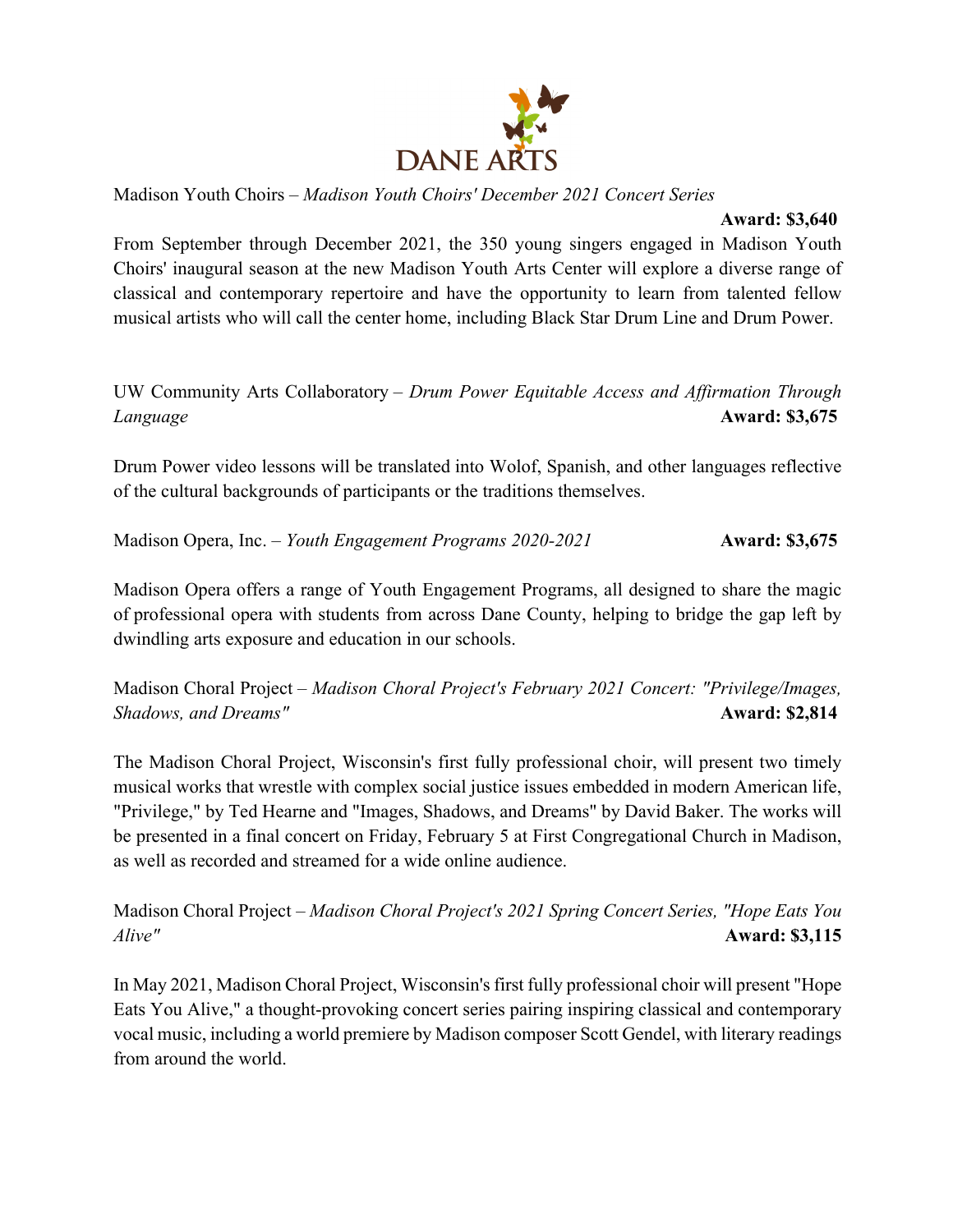

Oakwood Chamber Players – *Oakwood Chamber Players Concert Videography*

**Award: \$2,786**

The goal of this project is to present Oakwood Chamber Players' 2021 concerts using professionally produced videos as an innovative delivery medium during a period of unprecedented health and social challenges.

Grace Presents – *Grace Presents HD Virtual Concert Series. Nov 1, 2020-May 31, 2021*   **Award: \$2,135**

Grace Presents HD Virtual Concert Series is an answer to the COVID-19 pandemic. With a broad range of musical styles including jazz, classical, folk, and more, these high-quality, multi-camera concerts feature exceptionally talented musicians based in Dane County, and are free for all to enjoy from the comfort and safety of their living rooms.

Children's Theater of Madison – *CTM-Peter Pan 2021* **Award: \$917** 

The musical Peter Pan, based on J.M. Barrie's classic tale, whisks you away to a place where dreams are born, and no one ever grows up! This high-flying show will be performed in the historic Capitol Theater of Overture Center.

Madison Flute Club – 2021 Wisconsin Flute Festival **Award: \$3,413** 

Wisconsin Flute Festival is an engaging and educational day celebrating flute. The Festival includes workshops, lectures, performances, competitions, masterclasses, and an exhibit hall. Our guest artist is Claire Chase a 2012 MacArthur Fellow known for advocating new music and who is on the faculty of The Juilliard School and Harvard University.

Just Bach – *Just Bach Season 3* **Award: \$1,886**

Just Bach is a free monthly concert series celebrating the music of J.S. Bach. Founded to share the immense range of Bach's repertoire, the musicians use performance conventions that were present when Bach lived, in order to bring the music to life in the manner and style that Bach intended.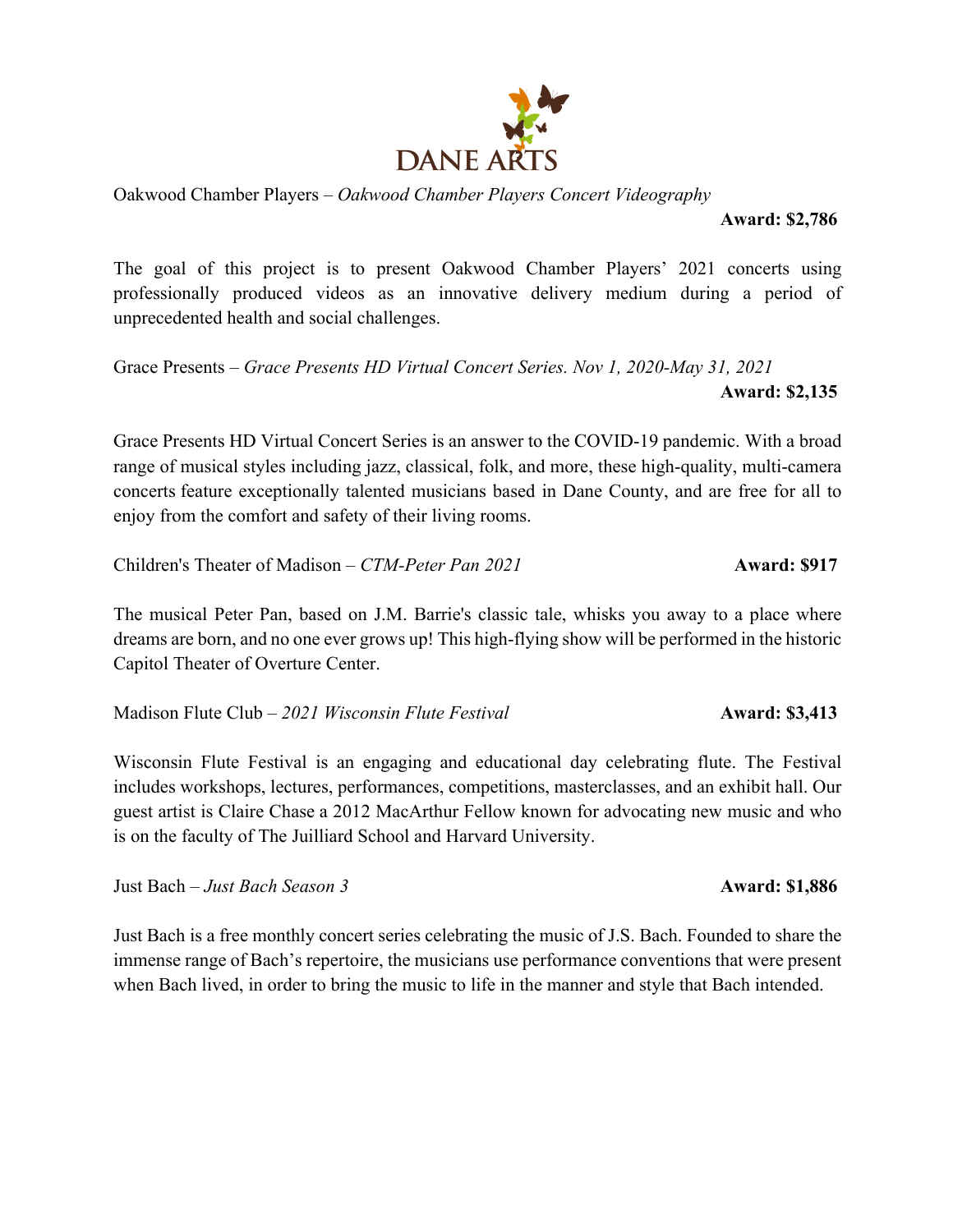

Madison Bach Musicians, Inc. – *Tenth Annual Baroque Holiday Concert and Live-stream: December 12, 2020 Virtual Outreach Event for Memorial HS on December 11.* **Award: \$2,561**

Madison Bach Musicians will give its tenth annual *Baroque Holiday Concert* on Saturday evening December 12, 2020 at First Congregational Church. On Friday December 11, MBM will give a virtual concert/discussion of this repertoire for students at Madison Memorial HS.

Madison Bach Musicians, Inc**.** – *Haydn & Mozart Chamber Music: October 2 Virtual Outreach Event for Middleton HS. October 3 (with live-stream) & 4 Concerts* **Award: \$1,749** 

Madison Bach Musicians will open its 17th season on October 3 & 4, 2020 with concerts exploring the chamber music of Haydn and Mozart. On Friday, October 2, MBM will perform and discuss this music--in a virtual setting--for orchestra students and other classes at Middleton High School.

Madison New Music Ensemble – *Madison New Music Ensemble: Two concerts at the First Unitarian Society during 2021* **Award: \$690** 

The Madison New Music Ensemble will present two concerts featuring the works of prominent international and national composers of contemporary concert music. The concerts will be held Friday, April 9th and Friday, September 17th at the First Unitarian Society Atrium Auditorium.

con vivo!...music with life – *con vivo! presents "Black Music Matters," a concert of chamber music by Black composers* **Award: \$1,440** 

*con vivo!...music with life* presents a performance of live chamber music on Saturday, June 5, 2021 at 7:30 pm at First Congregational Church in Madison.

con vivo!...music with life – *con vivo! presents a chamber music concert, "Without Borders"* **Award: \$1,380**

con vivo!...*music with life* presents a performance of live chamber music on Sunday, March 21, 2021 at 2:30 pm at First Congregational Church in Madison.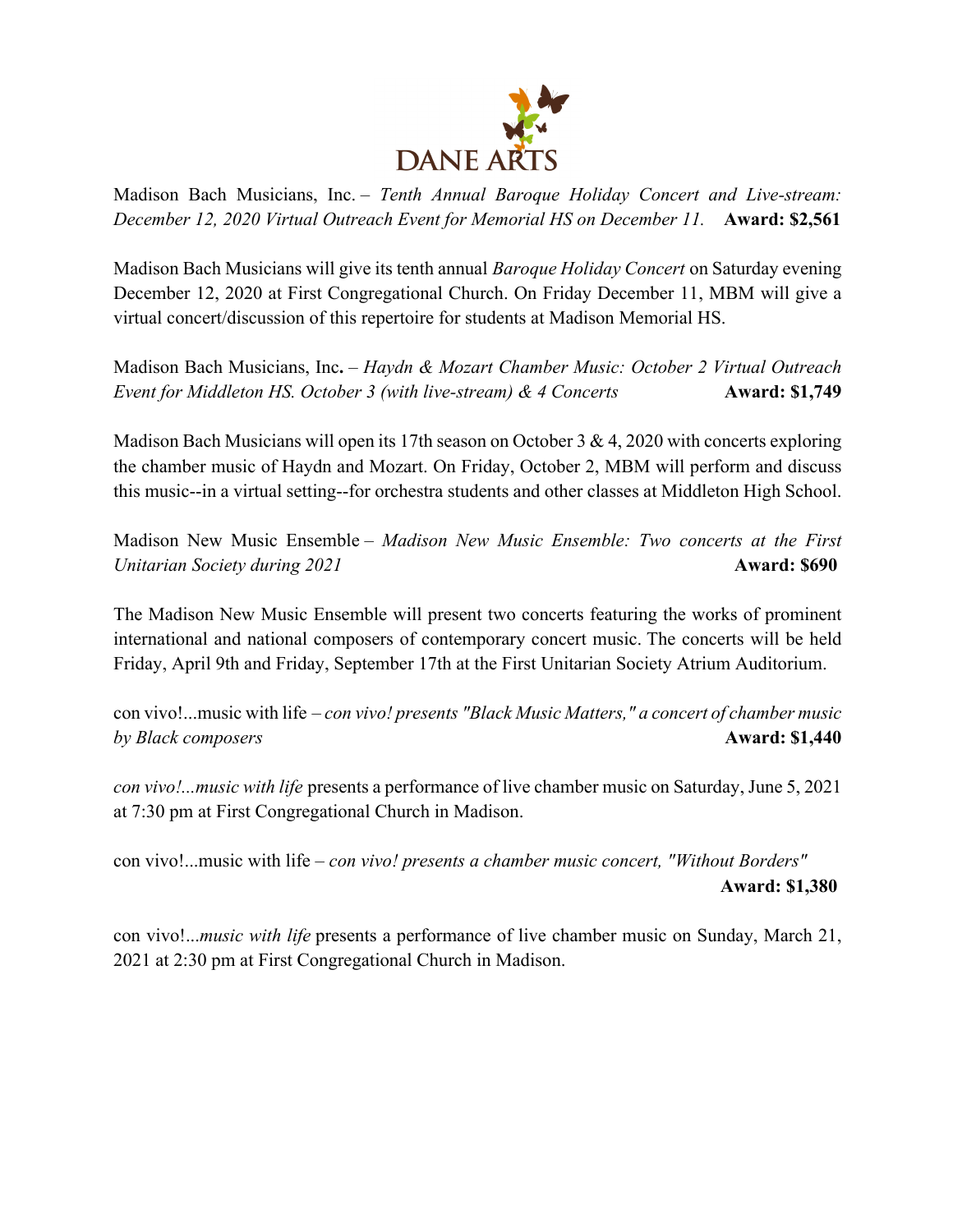

Dimensions In Sound & The Studio Orchestra (DISSO) is a non-profit organization based in Madison, Wisconsin. The organization's two separate music ensembles are dedicated to performing for residents in senior living communities who are unable to seek out big band and orchestral entertainment because of their advanced age or disabilities.

PEBOGA – 2020 Fall Gospel Fest **Award: \$3,250** 

Fall Gospel Fest is a one-day inspirational music event that serves as a platform for both contemporary and traditional gospel music and features national recording artists who share the stage with local artists.

#### **Visual Arts**

Mount Horeb Area Arts Association – 2021 Spring Art Tour **Award: \$2,200** 

The Spring Art Tour is a free and family-friendly, 3-day weekend, open-art-studios event from June 4 to June 6, 2021. It showcases the artwork of about 2-3 dozen high quality Wisconsin artists within 20 miles of Mount Horeb, WI. Guest artists will be permitted in 2021, providing visitors with expanded exposure to a wider variety of artists and media. Small-town and rural studios will be visited by the public and all artists will be demonstrating and/or describing their work in a variety of media.

Wisconsin Academy of Sciences, Arts & Letters – *Stephen Perkins / Two in One: Print Works & Accordion Books* **Award: \$1,362**

An exhibition in two parts, featuring curated assemblages created from artist Stephen Perkins' extensive personal archive of mail and print art, and accordion books by a wide range of contemporary artists, also from Perkins' personal collection. Perkins will offer a gallery talk and the Watrous will host a series of informal sharing sessions with Perkins and a number of local artists who create their own zines, comics, and other self-published print material.

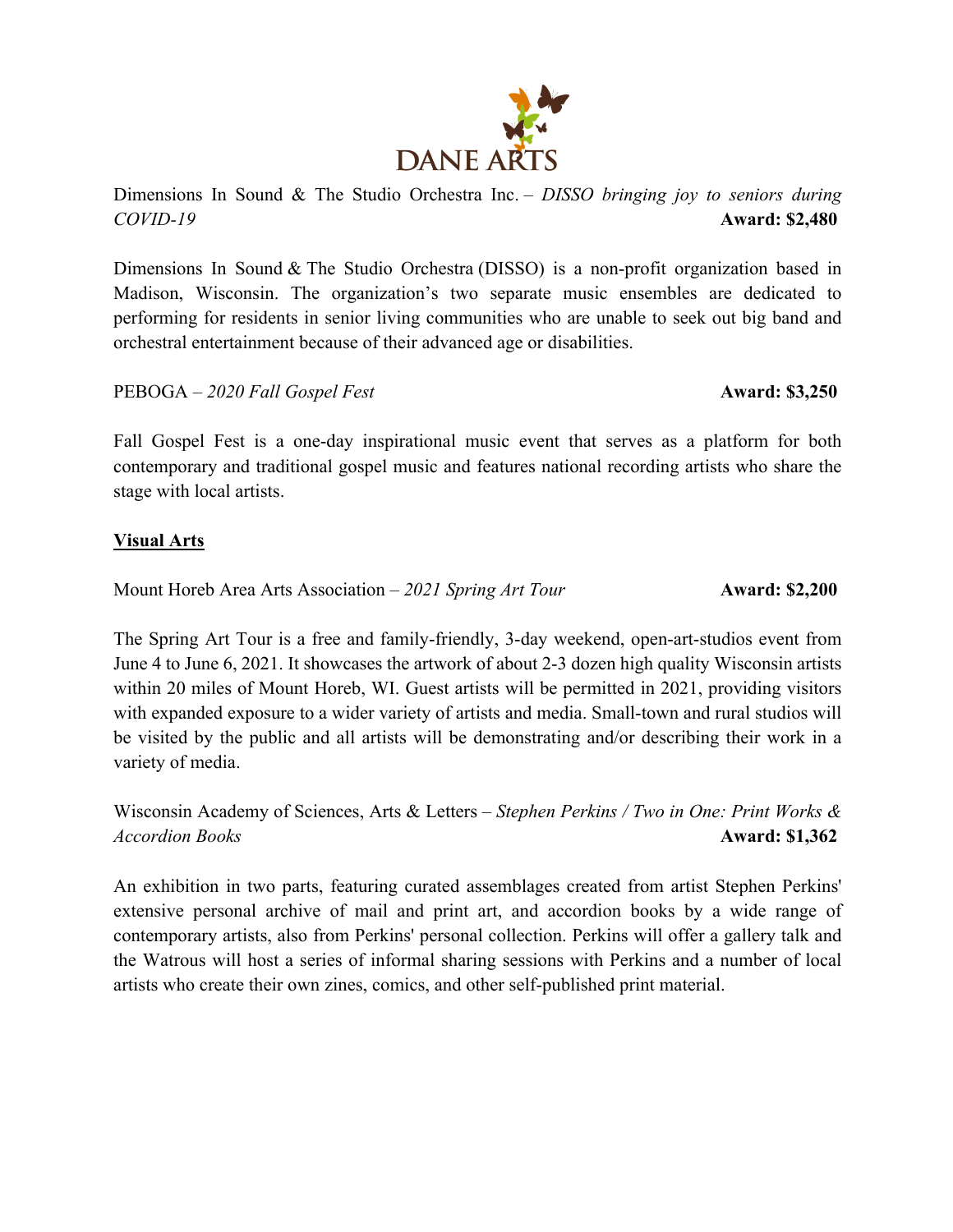

ARTS for ALL Wisconsin, Inc**.** – *2021 ARTS for ALL Wisconsin Call for Art* **Award: \$3,150**

Each year, ARTS for ALL Wisconsin invites submissions of artwork from Wisconsin residents with disabilities and receives hundreds of submissions. Each submission is juried by arts professionals who look for creativity, originality, and craftsmanship in selecting ten artworks to be added to Creative Power, ARTS for ALL Wisconsin's Traveling Exhibition. The program is free to participants and includes the opportunity to exhibit and sell artwork.

Madison Museum of Contemporary Art – *An Exhibition by Faisal Abdu'Allah* **Award: \$ 3,150**

Madison Museum of Contemporary Arts (MMoCA) seeks funding for an exhibition of work by Madison-based artist Faisal Abdu'Allah. Now more than ever, museums must address and correct the ways in which they have perpetuated racial inequities, particularly in regard to whose narratives are prioritized in galleries and publications. Abdu'Allah's artistic practice offers MMoCA and the community a platform to confront assumptions pertaining to race, representation, and power.

### **Dance**

UW Community Arts Collaboratory – *Performing Ourselves Virtual Curriculum & Translation* **Award: \$3,413**

Performing Ourselves virtual dance and movement curriculum and accompanying worksheets will be translated to reach bi-lingual youth dancers across Dane County.

Li Chiao-Ping Dance – *Li Chiao-Ping Dance Spring 2021: Here Lies the Truth* **Award: \$3,250**

*Here Lies the Truth* is a multimedia dance performance that unearths the truths, half-truths, and untruths that permeate our political, personal, and bodily landscapes. Li Chiao-Ping Dance invites you to experience our questions of position, privilege, power, and equity in this evening length work.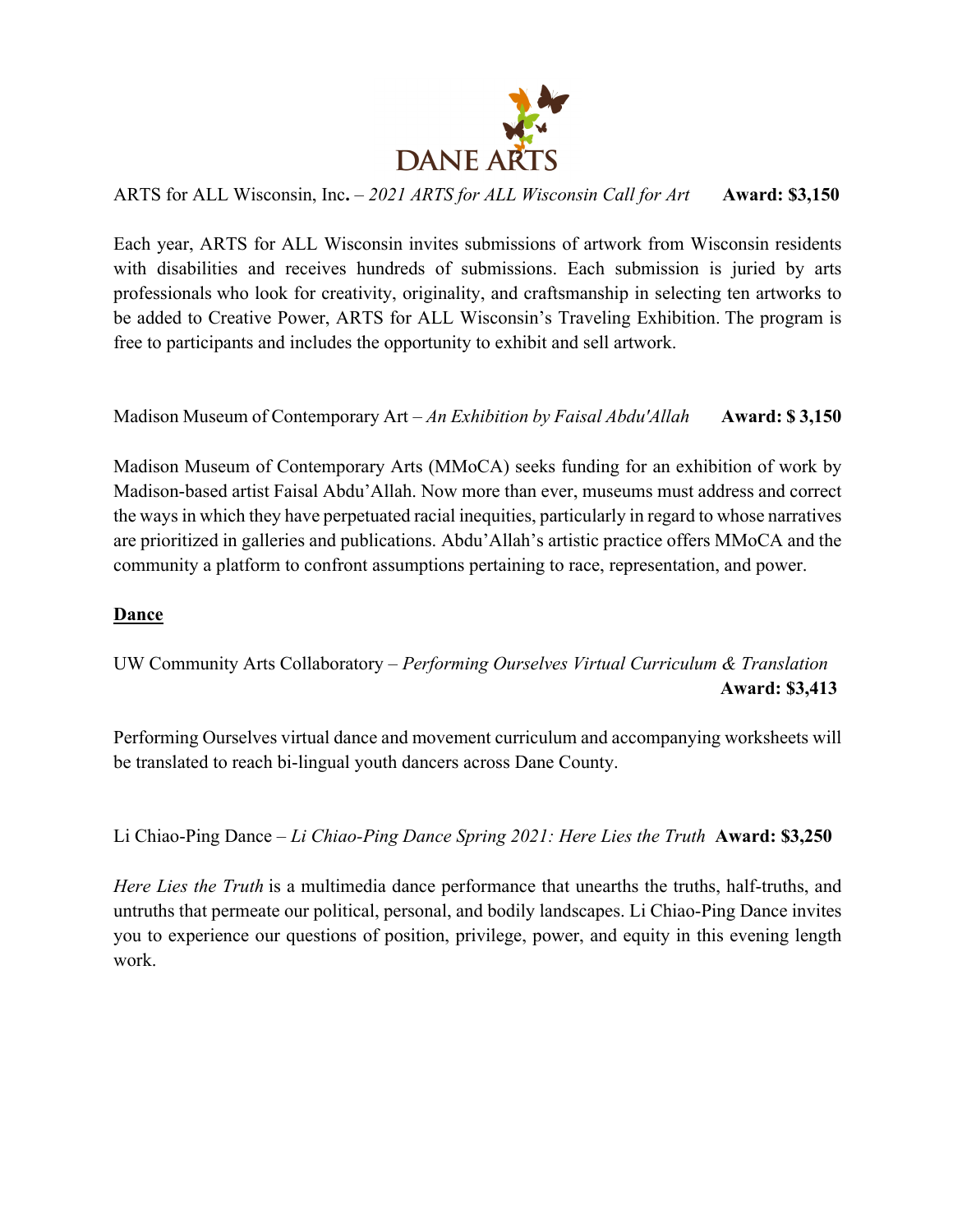

Kanopy Dance Theatre Inc**.** – *Kanopy Dance Company presents "THE NOT SO Far-Out Prophecies of Nostradamus"* **Award: \$3,150** 

Kanopy is excited to announce its new summer season of performances. In a landmark collaboration, *Kanopy Dance* will partner with another of 'Madison's own' the daring theater company *Are We Delicious?* From start to finish, *Kanopy* & *Are We Delicious?* will create a theater-dance emerging from the pandemic, and fittingly absurd, surrounding the prophecies of astrologer and poet Nostradamus.

Dance Wisconsin – *A Refreshing Nutcracker; removing racially insensitive stereotypes from an arts tradition. Providing a Nutcracker to be enjoyed by all.* **Award: \$2,441** 

Dance Wisconsin is proud to announce their newly refreshed Nutcracker Ballet! Artistic Director, JoJean Retrum together with her artistic staff has removed costuming and choreography, found in the original production, that was unwelcoming or demeaning to various cultures. Nutcracker will warm the collective heart of Dane County while celebrating diversity.

Madison Ballet – *2021 New Works: Centering and Amplifying Choreographers of Color* **Award: \$3,150**

Featuring exclusively choreographers of color, Madison Ballet's 2021 production will inspire and overjoy audiences while challenging any preconceived notions about this dynamic artform. As these new works enter the company's permanent repertoire, the impact of including and amplifying the voices of the most diverse group of creators in the company's 39-year history will be felt for years to come.

### **Theater**

Children's Theater of Madison – *CTM Stellaluna 2021* **Award: \$2,652** 

*Stellaluna:* Adapted from the popular children's book by Janell Cannon. Stellaluna is the story of a baby fruit bat separated from her mother who falls into a bird's nest, where she does not quite fit in. *Stellaluna* teaches themes of diversity, tolerance, and staying true to who you are.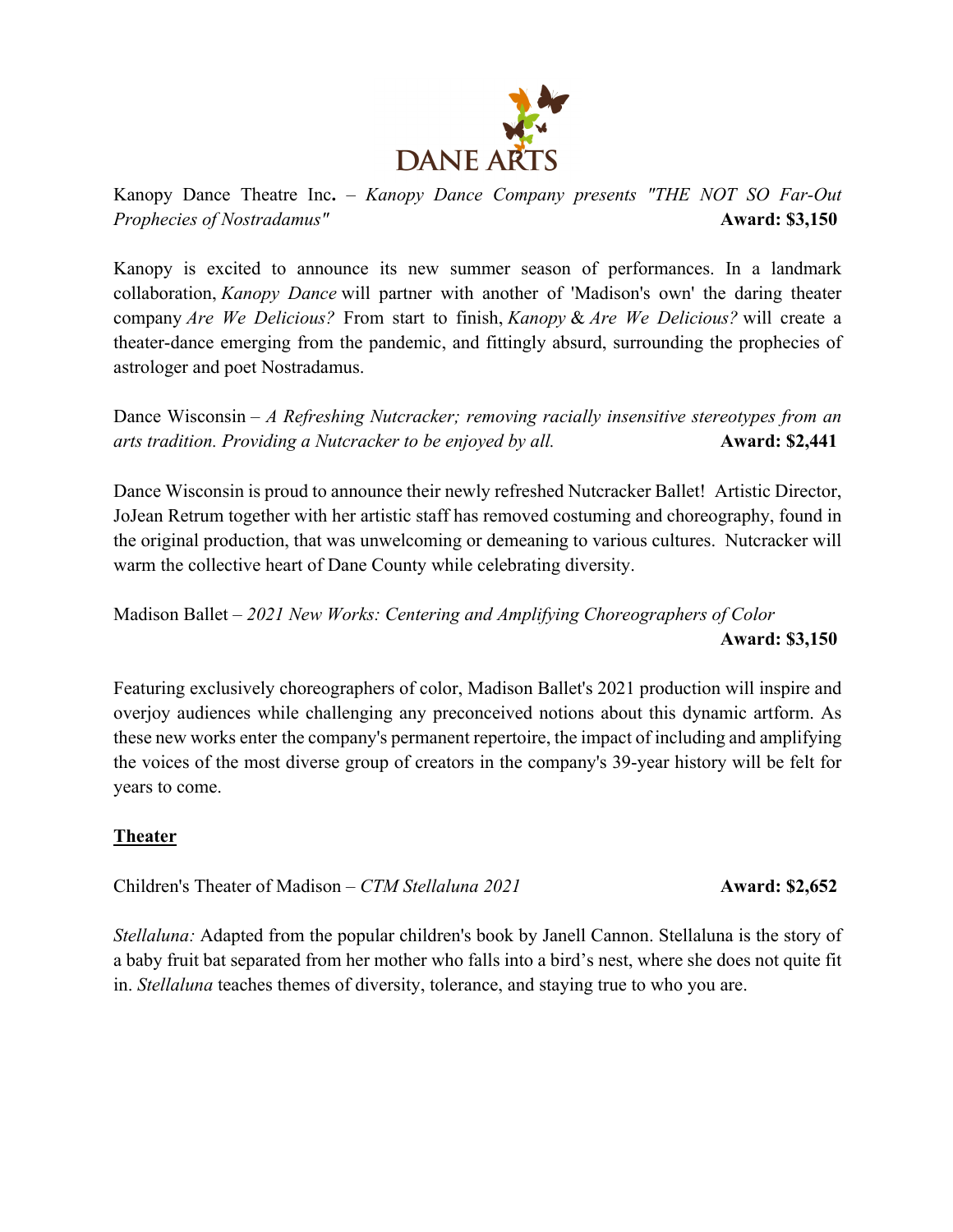

Capital City Theatre – *Ain't Misbehavin'* **Award: \$3,008**

*Ain't Misbehavin'* is a three-time Tony-award winning musical revue that animates the world in which Fats Waller lived and largely represented: Harlem in the 20s and 30s. One of the most popular, well-crafted revues of all time, the sassy and sultry musical has moments of devastating and unforgettable beauty.

Music Theatre of Madison – *Beyond the Ingenue: Trailblazers* **Award: \$1,680** 

BEYOND THE INGENUE: TRAILBLAZERS will explore diverse womxn throughout history and current events who have stepped forward to pave the way for today's society. The piece will explore people chosen by the actors, who will partner with Wisconsin-native composers to write a piece.

Arts & Literature Laboratory, Inc. – *Watershed Reading Series 2021* **Award: \$3,000** 

The Watershed is Madison's longest-running monthly curated reading series. As poet Sean Bishop noted, its audience includes "students from East High School sitting beside local retirees, Wisconsin Poets Laureate, graduate, and undergraduate students from Edgewood, MATC, and UW, and authors with books...on the bestseller list."

Forward Theater – *THE NICETIES and accompanying community engagement* 

 **Award: \$3,150**

Forward Theater will produce *The Niceties* by Eleanor Burgess January 21 – February 7, 2021.

### **Arts in Education**

Madison Symphony Orchestra Inc**.** – *Spring Young People's Concert 2021* **Award: \$3,380**

MSO's Spring Young People's Concert brings middle and high school students into a world-class concert hall to experience live music performed by a professional symphony. The concert is performed by the Madison Symphony Orchestra led by MSO Associate Conductor Kyle Knox.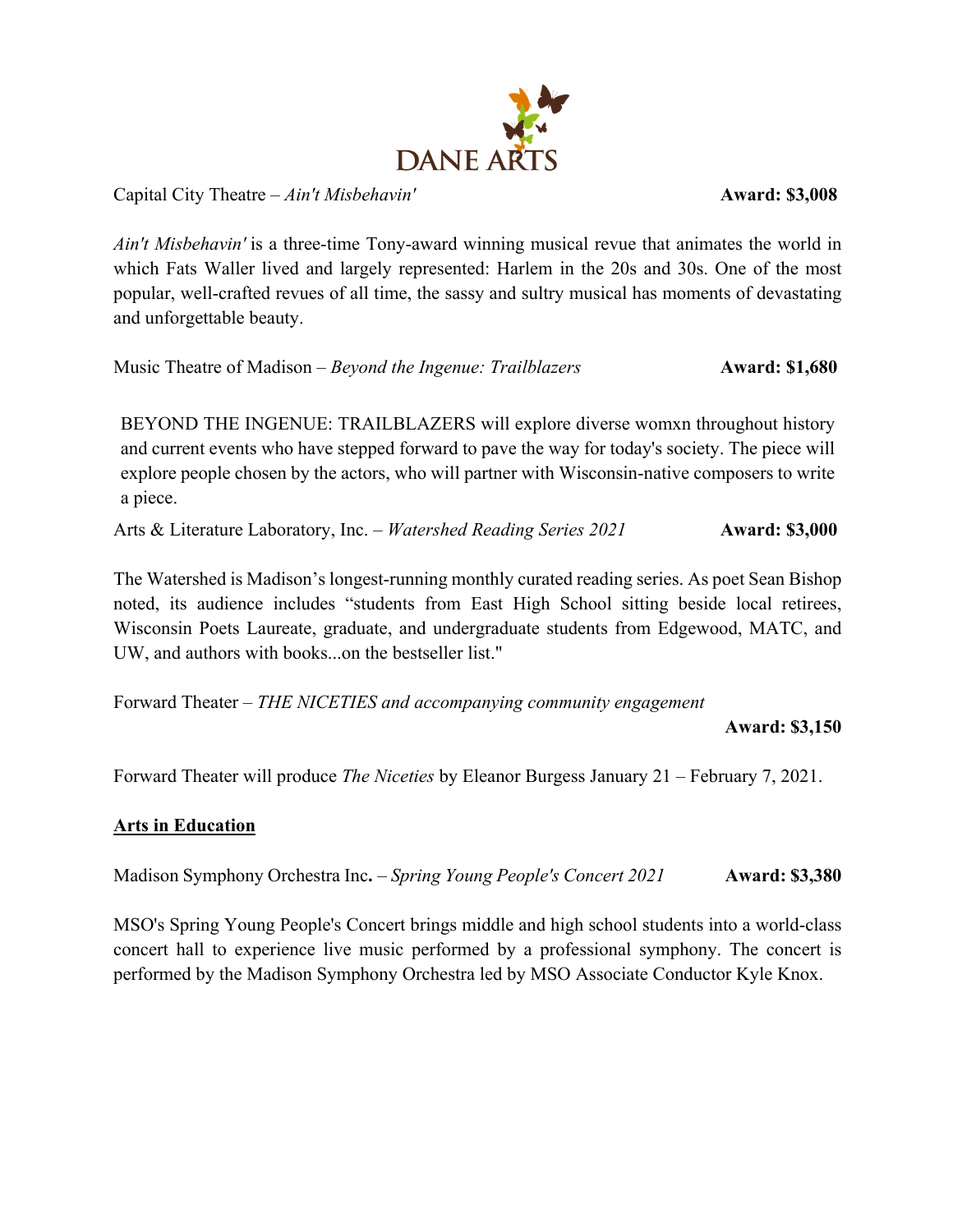

Music con Brio, Inc. – *Music con Brio's 9th Annual Community Concert Series* **Award: \$2,400**

In 2020-21, Music con Brio will focus on Black Lives Matter. In partnership with Goodman Community Center and Emerson Elementary, they will provide two Community Arts Showcases. Then, they will professionally record repertoire by Black composers and showcase these recordings free online. These events provide student motivation, community outreach, and enriching collaborations.

Madison Jazz Society – *Madison Jazz Society School Residency Program* **Award: \$3,393**

Enriching Jazz Education for Madison Metropolitan School District students provides access to high-quality jazz music experiences and addresses the lack of familiarity with this American art form. This project will enable grades K-12 students to learn from locally based musicians who share their love of jazz and improvisation with students.

Arts Wisconsin – *Little Picassos: Art enrichment for Low-income Children*

 **Award: \$3,150**

*Little Picassos* is a free after school art enrichment program for underserved, low-income children in Madison, Wisconsin. Little Picassos provides a safe, nurturing place in which to: create, learn about art, artists, and art history. In the program, every child is celebrated for their own unique talents and gifts.

UW Community Arts Collaboratory – *Whoopensocker Curriculum and Performances for Bi/Multi-lingual learners* **Award: \$3,150** 

Whoopensocker works with emergent readers and writers. This project will support Spanish translation and overdub of our virtual residency curriculum and performances. Whoopensocker presents the writing of young people from Madison schools, community centers, and libraries through unique, kid-authored, professionally performed short plays.

American Players Theatre – *Alternative educational programming for the 20-21 academic year* **Award: \$3,150**

APT is preparing a host of educational programming including play-readings, accompanying workshops, and residencies that will be made available in-person or via a virtual platform for Dane County students. These programs will utilize the unique performance skills of APT's teaching artists to infuse students with appreciation and comprehension of complex classical texts.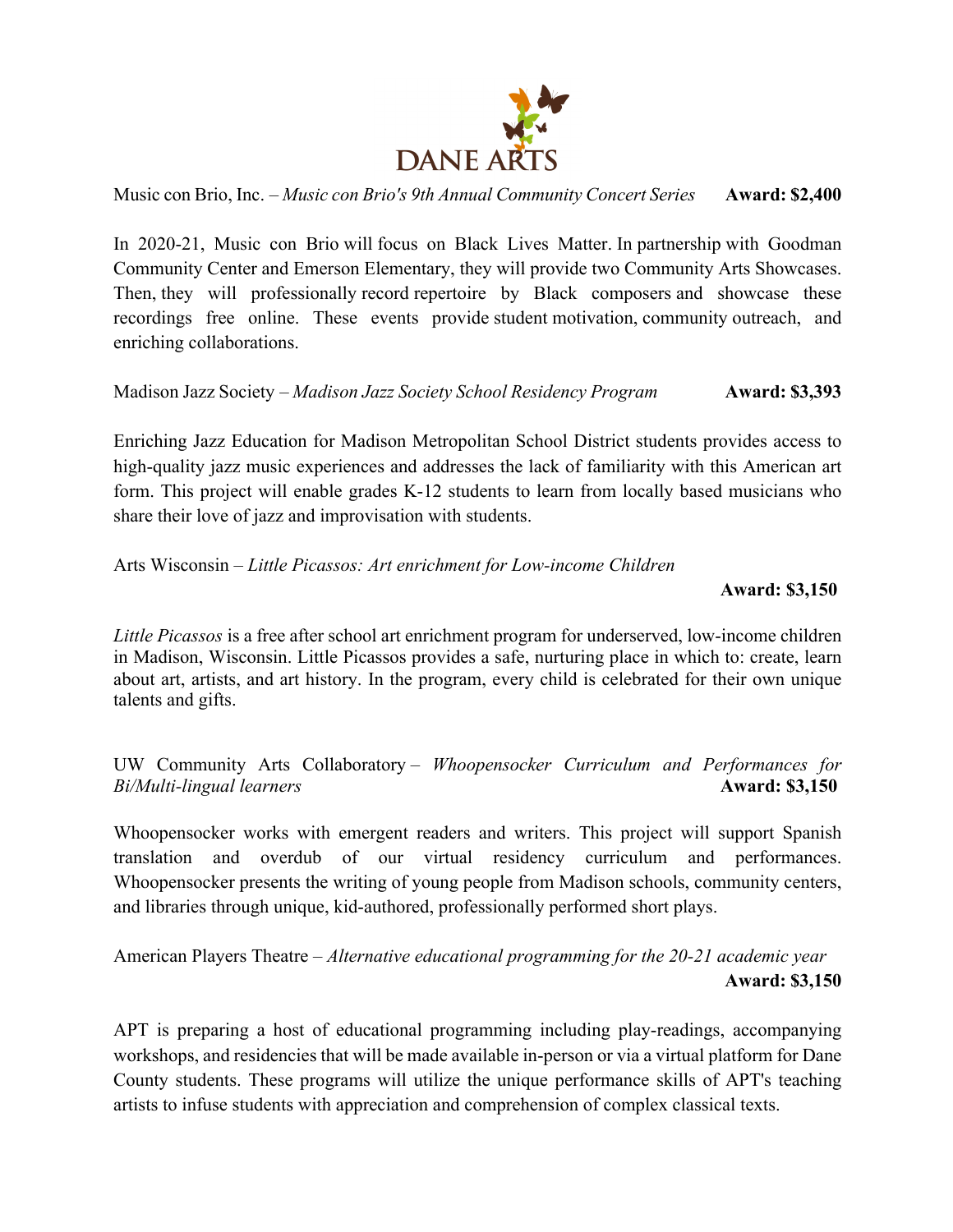

#### **Short Order Grants**

Rachel Werner – *The Little Book Project WI: Edition #3 ('Spaces')* **Award: \$440** The Little Book WI Project weaves together visual arts and literary work based on a central theme & provides another mechanism to prompt "uncensored" public discourse by providing a platform for artists from a variety of disciplines—especially those who have encountered barriers to their work being accessible to a wider audience.

Magnum Opus Inc. – *Seeds: A Ballet Collaboration with GiGi's Playhouse* **Award: \$600** Magnum Opus is proud to present its first collaborative performance with GiGi's Playhouse, Seeds! This ballet is a beautiful blend of the professional ballet dancers and the participants from its adaptive dance class.

### **Capital Grant Awards**

Arts & Literature Laboratory, Inc. – Literary Arts Center Furniture & Equipment **Award: \$1,500**

Madison Circus Space – Lighting Equipment **Award: \$1,500** 

### **Liesl Blockstein Awards**

*Liesl Blockstein was a self-described "professional volunteer" and served on The Madison Jewish Community Council, The League of Women Voters, and United Way of Dane County. She was honored for "her efforts in maintaining and promoting Wisconsin's progressive political traditions."* 

To be considered for this special funding award, proposed project must align with the Liesl Blockstein legacy to further the call for civic and political involvement

Wisconsin Union Theater – *Black Arts Matter Festival* **Award: \$500** 

In November 2020, the Wisconsin Union Theater and award-winning artist Shasparay Lighteard will co-produce the second Black Arts Matter Festival. The Festival is an interdisciplinary arts festival celebrating and promoting Black art, and it consists of performances, discussions, and educational programs.